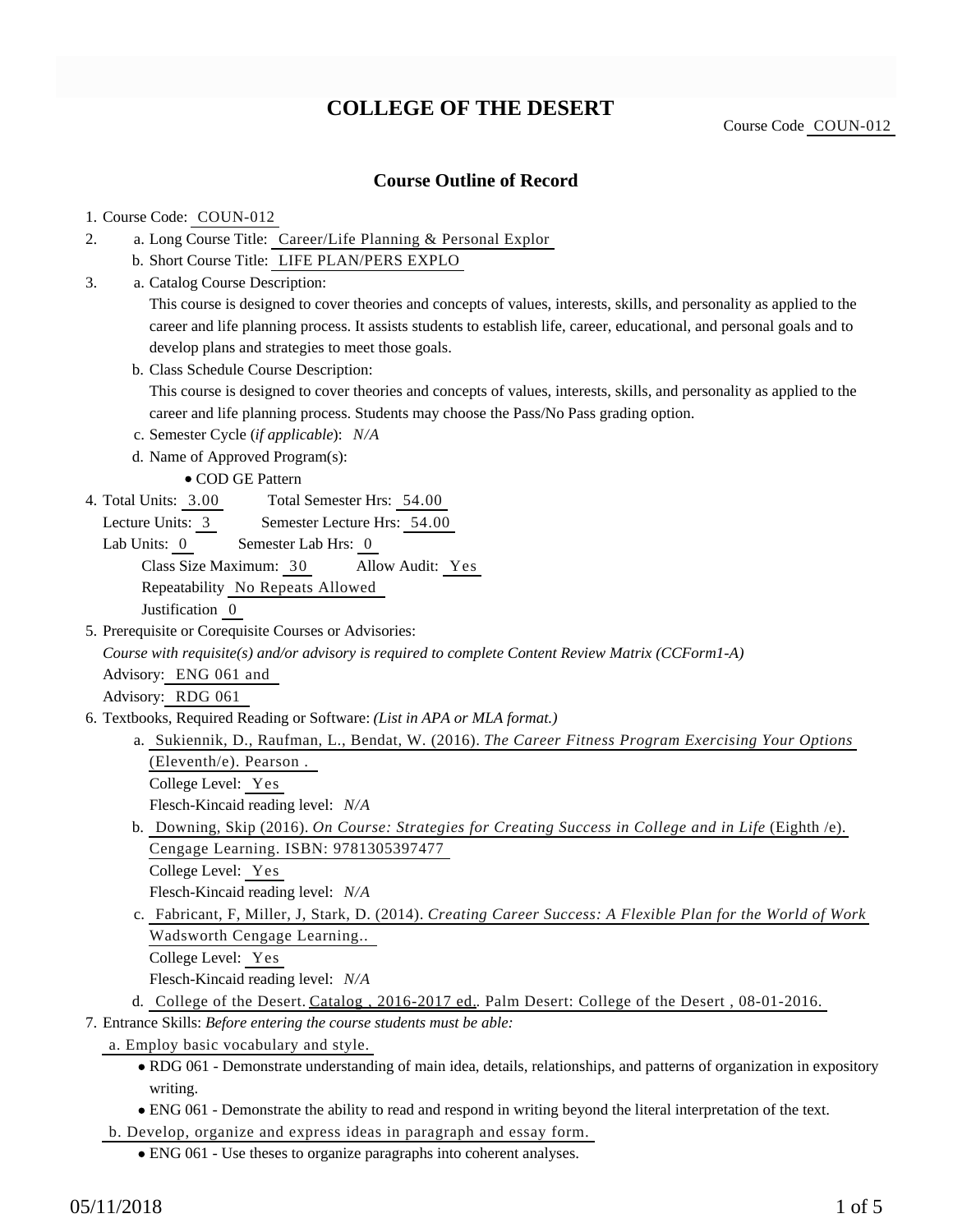- RDG 061 Write organized summaries and responses to what she reads.
- c. Read texts and respond in writing at the literate level.
	- RDG 061 Demonstrate understanding of main idea, details, relationships, and patterns of organization in expository writing.
	- RDG 061 Demonstrate an ability to analyze and respond critically to expository writing.
- d. Apply standard rules of grammar, punctuation, and mechanics in written responses.
	- ENG 061 Recognize features of style such as purpose, audience and tone integrate these elements into academic and professional writing.
- e. Compose simple, organized responses to readings.
	- RDG 061 Demonstrate an ability to analyze and respond critically to expository writing.
	- RDG 061 Write organized summaries and responses to what she reads.
	- ENG 061 Demonstrate the ability to read and respond in writing beyond the literal interpretation of the text.
- f. Practice fundamental study skills and learning habits.
	- RDG 061 Identify familiar types of readings and study strategies used in the content areas.
- g. Demonstrate the ability to participate in class discussions and assigned projects.
	- RDG 061 Demonstrate understanding of main idea, details, relationships, and patterns of organization in expository writing.
	- ENG 061 Demonstrate the ability to think critically and express ideas using various patterns of development.
- h. Use the dictionary and other reference materials in and outside the library.
	- ENG 061 Demonstrate the ability to use research skills including library resources such as books, periodicals, electronic databases and online resources such as the internet.
- 8. Course Content and Scope:

#### Lecture:

- 1. Time Management and Organization
- 2. Stress Management
- Assessments: Making career decisions based on the theories of Carl Jung and John Holland. 3. Evaluating barriers to career choices with John Krumboltz's Career Beliefs Inventory.
- 4. Human Development
	- 1. Life Problem Solving
	- 2. Identification of Personal patterns
	- 3. Values Clarification (Personal and Work)
- 5. Career Planning
	- 1. Labor Market Research
	- 2. Job Search (Résumé, Cover Letter, Interviews)
	- 3. Self Merchandising Techniques
	- 4. Utilize Computer Technology for College/Career Research
- 6. Impact on Society as a Whole and Personal Health Issues Related to Career and Life Planning Choices
- 7. Culture Diversity in the Workplace

Lab: *(if the "Lab Hours" is greater than zero this is required)*

#### 9. Course Student Learning Outcomes:

#### 1.

Identify their personality type and interests to determine a career path.

## 2.

Differentiate between goals which have been prredefined by others.

## 3.

*Adapt new study skills for academic/career/job search objectives.*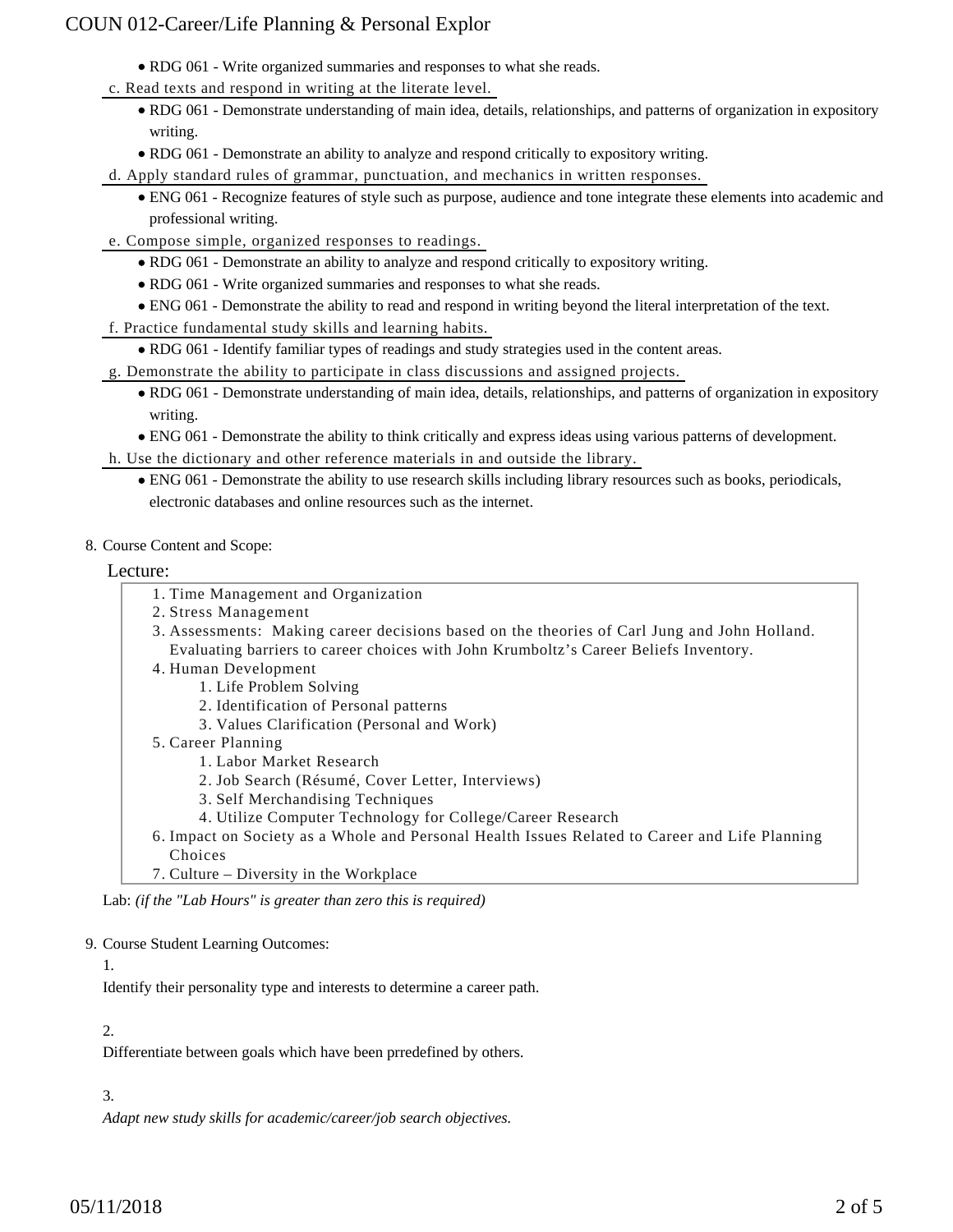10. Course Objectives: Upon completion of this course, students will be able to:

- a. Appraise and describe their academic and vocational skills, needs, personality, values and interests.
- b. Utilize decision-making strategies that can be applied throughout life.
- c. Demonstrate comprehensive research skills including national and local labor market trends.
- d. Develop and maintain a portfolio of self-merchandising strategies and techniques.
- e. Develop short and long term academic, career, and personal goals.

f. Describe the effects of career and life decision making on one's physiological, social and psychological integration.

11. Methods of Instruction: *(Integration: Elements should validate parallel course outline elements)* 

- a. Discussion
- b. Distance Education
- c. Lecture
- d. Participation

#### Other Methods:

a. Transparencies b. Power Point c. Videos d. Guest Speakers e. Computer Research

12. Assignments: (List samples of specific activities/assignments students are expected to complete both in and outside of class.) In Class Hours: 54.00

Outside Class Hours: 108.00

a. Out-of-class Assignments

| 1. Personal and Career Assessments, Interpretation and Integration                       |  |  |  |  |  |
|------------------------------------------------------------------------------------------|--|--|--|--|--|
| 2. Occupational Research utilizing campus resources.                                     |  |  |  |  |  |
| 3. Employment Preparation Activities                                                     |  |  |  |  |  |
| 4. Eighteen (18) Reaction Papers                                                         |  |  |  |  |  |
| 5. Journal Entries                                                                       |  |  |  |  |  |
| 6. Assigned Reading in the Textbooks and Supplementary Literature                        |  |  |  |  |  |
| 7. Class Participation and Assignments Requiring and Developing Critical Thinking Skills |  |  |  |  |  |
| 8. Résumé                                                                                |  |  |  |  |  |
| 9. Cover Letter                                                                          |  |  |  |  |  |
| 10. Video Mock Interview                                                                 |  |  |  |  |  |
| b. In-class Assignments                                                                  |  |  |  |  |  |
|                                                                                          |  |  |  |  |  |

13. Methods of Evaluating Student Progress: The student will demonstrate proficiency by:

- Written homework
	- Summaries and reflections of readings and assessments
- Mid-term and final evaluations
- Student participation/contribution
- Weekly online discussions
- Other

a. Written assignments, journals, and a résumé b. Classroom presentations c. Participation in small group activities d. Mock interview e. Completing an informational interview f. Participating in two hours of counseling to interpret the Myers-Briggs Type Indicator, Strong Interest Inventory, and the Career Beliefs Inventory. g. Completing career research on EUREKA h. Participating in library instruction (online – databases and print) resources.

- 14. Methods of Evaluating: Additional Assessment Information:
- 15. Need/Purpose/Rationale -- All courses must meet one or more CCC missions.

CSU GE Area E: Lifelong Understanding and Self-Development

E - Lifelong Understanding and Self-Development

PO-GE C5 – Personal Growth and Development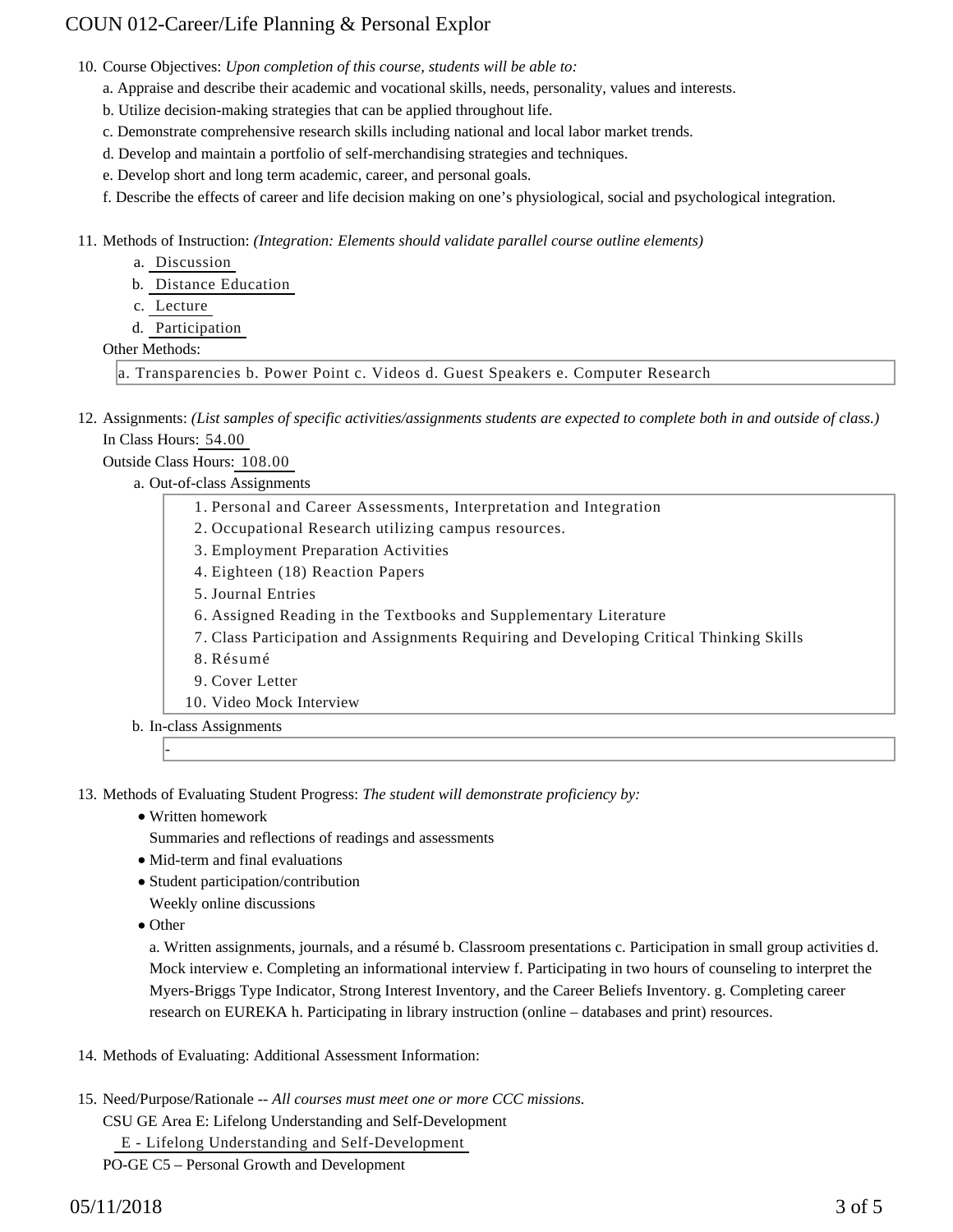| Exhibit habits of intellectual exploration, personal responsibility, and well being.                                         |                                                              |                      |                     |                     |  |  |  |
|------------------------------------------------------------------------------------------------------------------------------|--------------------------------------------------------------|----------------------|---------------------|---------------------|--|--|--|
| IO - Personal and Professional Development                                                                                   |                                                              |                      |                     |                     |  |  |  |
| Develop realistic goals.                                                                                                     |                                                              |                      |                     |                     |  |  |  |
| 16. Comparable Transfer Course                                                                                               |                                                              |                      |                     |                     |  |  |  |
| <b>University System</b>                                                                                                     | Campus                                                       | <b>Course Number</b> | <b>Course Title</b> | <b>Catalog Year</b> |  |  |  |
|                                                                                                                              |                                                              |                      |                     |                     |  |  |  |
| 17. Special Materials and/or Equipment Required of Students:<br>1. Strong Interest Inventory                                 |                                                              |                      |                     |                     |  |  |  |
| 2. Myers-Briggs Personality Type Indicator                                                                                   |                                                              |                      |                     |                     |  |  |  |
| 3. Career Beliefs Inventory                                                                                                  |                                                              |                      |                     |                     |  |  |  |
| 4. Journal                                                                                                                   |                                                              |                      |                     |                     |  |  |  |
|                                                                                                                              | 5. Self Directed Search                                      |                      |                     |                     |  |  |  |
| 18. Materials Fees:<br><b>Required Material?</b>                                                                             |                                                              |                      |                     |                     |  |  |  |
| <b>Material or Item</b>                                                                                                      |                                                              | <b>Cost Per Unit</b> |                     | <b>Total Cost</b>   |  |  |  |
| 19. Provide Reasons for the Substantial Modifications or New Course:                                                         |                                                              |                      |                     |                     |  |  |  |
| Add an additional Text Book Option. This additional text covers all topics identified in the course outline of record except |                                                              |                      |                     |                     |  |  |  |
|                                                                                                                              | stress. Stress will be covered using a different resource.   |                      |                     |                     |  |  |  |
| a. Cross-Listed Course (Enter Course Code): COUN-012<br>20.                                                                  |                                                              |                      |                     |                     |  |  |  |
|                                                                                                                              | b. Replacement Course (Enter original Course Code): STDV-012 |                      |                     |                     |  |  |  |
| 21. Grading Method (choose one): Pass/No Pass Optional                                                                       |                                                              |                      |                     |                     |  |  |  |
| 22. MIS Course Data Elements                                                                                                 |                                                              |                      |                     |                     |  |  |  |
| a. Course Control Number [CB00]: CCC000187247                                                                                |                                                              |                      |                     |                     |  |  |  |
| b. T.O.P. Code [CB03]: 493010.00 - Career Guidance and Orien                                                                 |                                                              |                      |                     |                     |  |  |  |
|                                                                                                                              | c. Credit Status [CB04]: D - Credit - Degree Applicable      |                      |                     |                     |  |  |  |
| d. Course Transfer Status [CB05]: $B = Transfer CSU$                                                                         |                                                              |                      |                     |                     |  |  |  |
| e. Basic Skills Status [CB08]: $2N = Not basic skills course$                                                                |                                                              |                      |                     |                     |  |  |  |
| f. Vocational Status [CB09]: Not Occupational                                                                                |                                                              |                      |                     |                     |  |  |  |
| g. Course Classification [CB11]: Y - Credit Course                                                                           |                                                              |                      |                     |                     |  |  |  |
| h. Special Class Status [CB13]: N - Not Special                                                                              |                                                              |                      |                     |                     |  |  |  |
|                                                                                                                              | i. Course CAN Code [CB14]: N/A                               |                      |                     |                     |  |  |  |
| j. Course Prior to College Level [CB21]: $Y = Not Applicable$<br>k. Course Noncredit Category [CB22]: Y - Not Applicable     |                                                              |                      |                     |                     |  |  |  |
| 1. Funding Agency Category [CB23]: $Y = Not$ Applicable                                                                      |                                                              |                      |                     |                     |  |  |  |
| m. Program Status [CB24]: $1 =$ Program Applicable                                                                           |                                                              |                      |                     |                     |  |  |  |
| Name of Approved Program (if program-applicable): COD                                                                        |                                                              |                      |                     |                     |  |  |  |
| Attach listings of Degree and/or Certificate Programs showing this course as a required or a restricted elective.)           |                                                              |                      |                     |                     |  |  |  |
| 23. Enrollment - Estimate Enrollment                                                                                         |                                                              |                      |                     |                     |  |  |  |
| First Year: 0                                                                                                                |                                                              |                      |                     |                     |  |  |  |
| Third Year: 0                                                                                                                |                                                              |                      |                     |                     |  |  |  |
| 24. Resources - Faculty - Discipline and Other Qualifications:                                                               |                                                              |                      |                     |                     |  |  |  |
|                                                                                                                              | a. Sufficient Faculty Resources: Yes                         |                      |                     |                     |  |  |  |

- b. If No, list number of FTE needed to offer this course: *N/A*
- 25. Additional Equipment and/or Supplies Needed and Source of Funding.